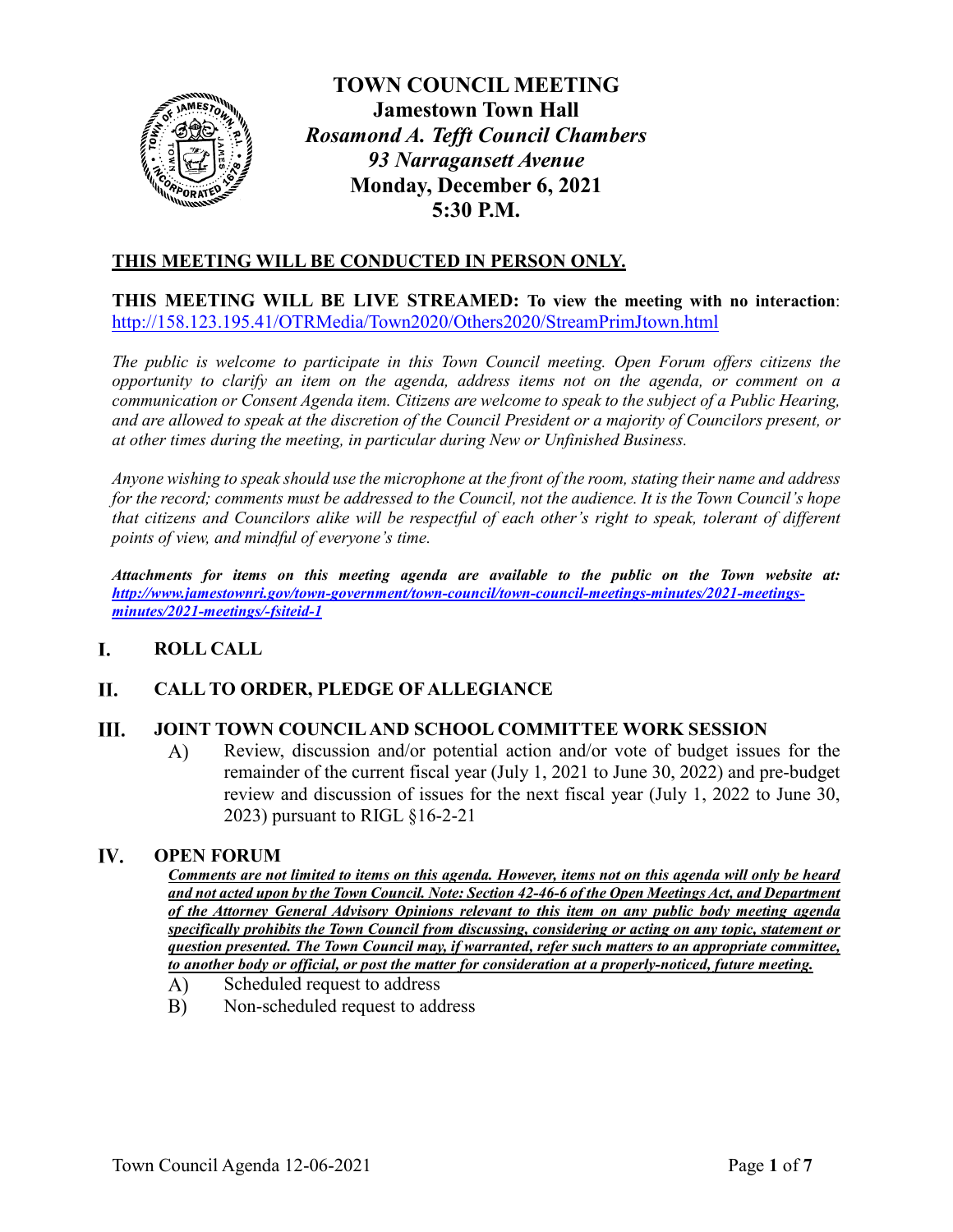### $V_{\bullet}$ **ACKNOWLEDGEMENTS, ANNOUNCEMENTS, PRESENTATIONS, RESOLUTIONS AND PROCLAMATIONS**

- Review, Discussion and/or Action and/or Vote to approve request of Jamestown  $\bf{A}$ Rights of Ways on procedure "Adopt a Right of Way"
	- Friends of Jamestown ROW presentation  $\left( \frac{1}{2} \right)$
	- $2)$ Review by Council with Staff on proposed "Adopt A Right of Way" Stewardship Program
	- $3)$ CRMC "Adopt-An-Access" draft program MOU
	- CRMC Maintenance Certification Application 4)

### VI. **PUBLIC HEARINGS, LICENSES AND PERMITS**

*The Town Council will review each license application and vote on it individually. All approvals for licenses and permits are subject to the resolution of debts, taxes and appropriate signatures as well as, when applicable, proof of insurance. Please Note in Accordance with Section 42-46-6 (b) the Council May Review, Discuss and/or Take Action and/or Vote on the following items:*

- Licenses and Permits  $\bf{A}$ 
	- $1)$ Review, Discussion and/or Action and/or Vote to **Approve a NEW Holiday Application** that has been received by the Town Council upon resolution of debts, taxes, State approval and appropriate signatures as well as, when applicable, proof of insurance for the year December 1, 2021- November 30, 2022
		- a) Milos Beauty Corporation, dba: Milos Nails & Spa, 23 Narragansett Avenue

### VII. **COUNCIL, ADMINISTRATOR, SOLICITOR, COMMISSION/COMMITTEE COMMENTS & REPORTS**

*Please Note the Following Items are Status Reports and Matters of Interest to the Council and are for Informational Purposes unless Indicated Otherwise and will be Acted upon in Accordance with Section 42-46-6 (b)* 

- Town Administrator's Report: Jamie A. Hainsworth  $\bf{A}$ )
	- Cellular/Wireless Service update 1)
	- $(2)$ Friends of Jamestown Right of Way+Roads "Adopt A Right of Way) program" (agenda item)
	- Interim Director for Senior Services  $3)$
	- Request Towns Consent on Leasehold Mortgage at Dutch Harbor Marina 4)
	- $5)$ LED Street Light replacement project
	- 6 American Rescue Plan Act (APRA) Funding
	- $(7)$ Covid 19 update: Covid Testing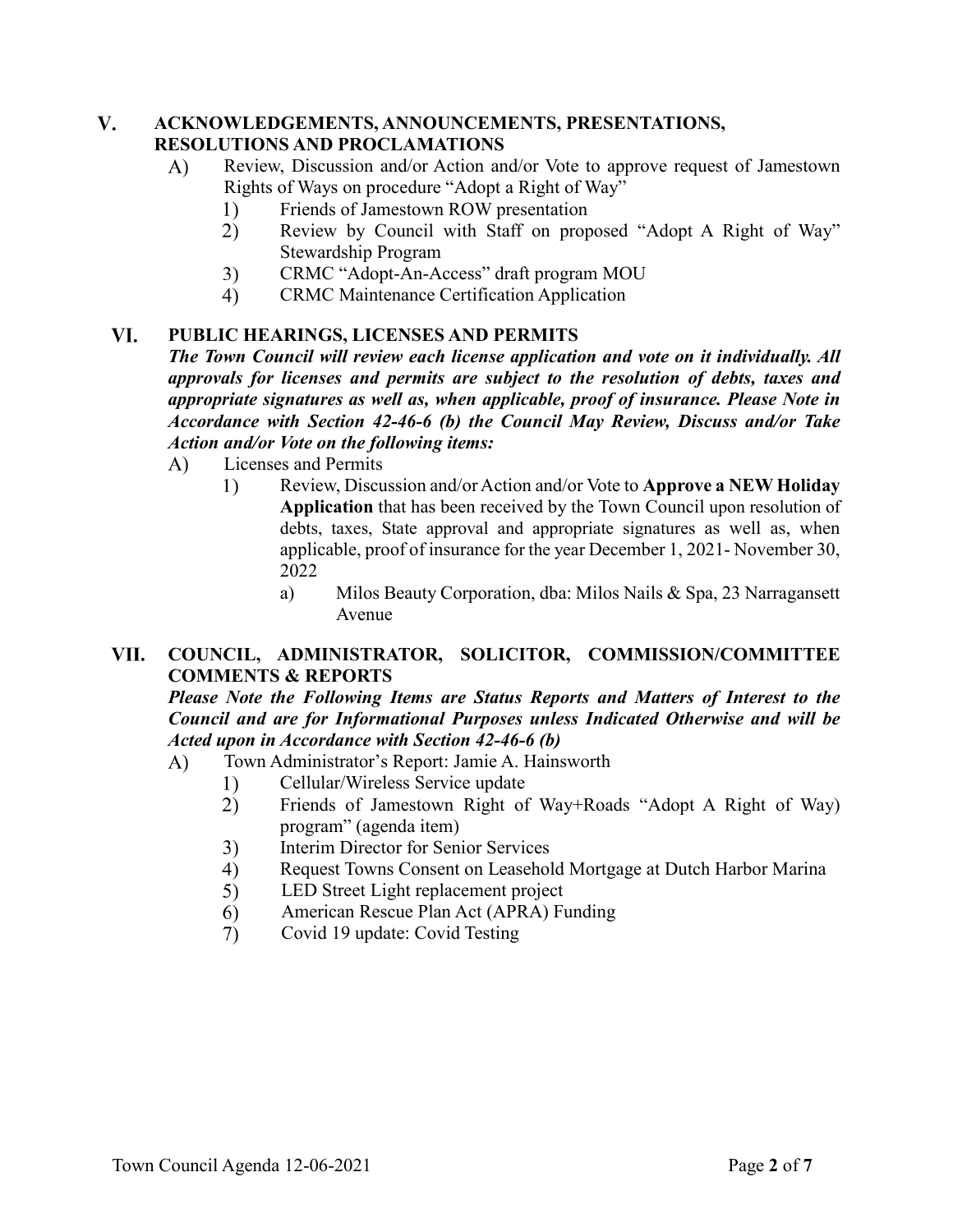## **UNFINISHED BUSINESS**

## *Please Note in Accordance with Section 42-46-6 (b) the Council May Review, Discuss and/or Take Action and/or Vote on the following items:*

- $\bf{A}$ ) Review, Discussion and/or Action and/or Vote: Short Term Rental discussion regarding engaging a Short-Term Rental data collection, compliance monitoring and enforcement company to assist the Town
	- Draft Short-Term Rental Ordinance  $1)$

#### IX. **NEW BUSINESS**

*Please Note in Accordance with Section 42-46-6 (b) the Council May Review, Discuss and/or Take Action and/or Vote on the following items:*

Setting of 2022 Town Council Meeting Date Calendar  $\bf{A}$ 

## $\mathbf{X}$ . **ORDINANCES, APPOINTMENTS, VACANCIES AND EXPIRING TERMS** *Please Note in Accordance with Section 42-46-6 (b) the Council May Review, Discuss and/or Take Action and/or Vote on the following items:*

- $\bf{A}$ Appointments, Vacancies and Expiring Terms; Review, Discussion, and/or Action and/or Vote:
	- $1)$ Jamestown Fire Department Compensation Committee (One vacancy with a three-year term ending date of May 31, 2022); duly advertised
		- a) Letter of interest for appointment
			- i) Mary Ellen Coleman (previously interviewed)
	- $(2)$ Beavertail State Park Advisory Board (One vacancy with a three-year term ending date of December 31, 2024); duly advertised
		- a) Letter of interest for reappointment
			- i) Linda Warner
	- $3)$ Jamestown Conservation Commission (Two vacancies with three-year term ending dates of December 31, 2024); duly advertised
		- a) Letter of resignation
			- i) Jessica Wurzbacher
		- b) Letter of interest for reappointment
			- i) Leo N. Orsi, Jr.
	- 4) Jamestown Harbor Management Commission (Three vacancies with threeyear term ending dates of December 31, 2024); duly advertised
		- a) Letters of interest for reappointment
			- i) Eric Lexow
			- ii) Wayne Banks
			- iii) Daniel Wurzbacher
		- b) Letters of interest for appointment
			- i) Thomas Farrell
			- ii) Paul D. Sprague
			- iii) Stephen J. Corbett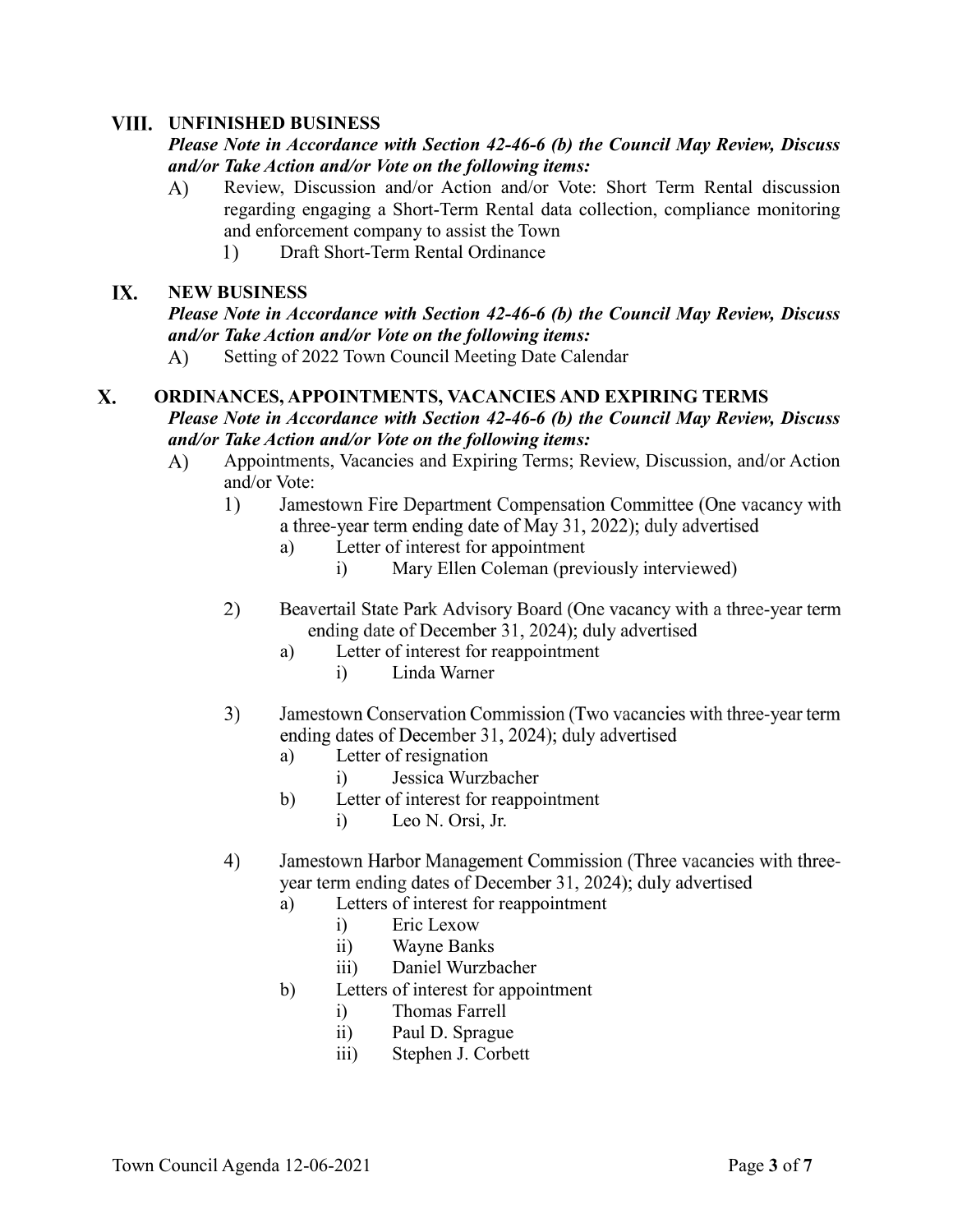- $5)$ Jamestown Housing Authority  $-$  (Two vacancies with One five-year term ending December 31, 2026 [Full Member] and One unexpired five-year term ending date of December 31, 2023[Resident Commissioner]; and; duly advertised
	- a) Letter of interest for **reappointment (Full Member)** i) Valerie Molloy
	- b) Letter of interest for **appointment**
		- i) Susan Romano (previously interviewed)
		- ii) Robert Plain (previously interviewed)
	- c) Letter of interest for appointment (**Resident Commissioner**) \*
		- **i)** Doreen Dell (**previously interviewed)**
- Jamestown Juvenile Hearing Board Member (Two vacancies with three-6) year term ending dates of December 21, 2024); duly advertised
	- a) Letter of resignation
		- i) Michael Lichtenstein
	- b) Letter of interest for reappointment i) Barbara Szepatowski
	- c) Letter of interest for appointment to move up to Full Member from Alternate Member
		- i) Nancy Ventrone
- 7) Jamestown Philomenian Library Board of Trustees (Two vacancies with three-year term ending dates of December 31, 2024); duly advertised
	- a) Letter of resignation
		- i) Catherine Kaiser
	- b) Letter of interest for reappointment
		- i) Eugene Mihaly
	- c) Letter of interest for appointment
		- i) Joseph Cannon (previously interviewed)
		- ii) Mackenzie Richards (previously interviewed)
- 8) Jamestown Planning Commission (Three vacancies with a four-year term ending date of December 31, 2025); duly advertised
	- a) Letter of resignation
		- i) Michael F. Smith (Term limit- 3 terms)
	- b) Letter of interest for reappointment
		- i) Bernd E. Pfeiffer
		- ii) Michael Cochran
- 9) Jamestown Tree Preservation and Protection Committee (Three vacancies with three-year term ending dates of December 31, 2024); duly advertised
	- a) Letter of resignation (full term)
		- i) Thomas Farrell
		- ii) Susan Shim Gorelick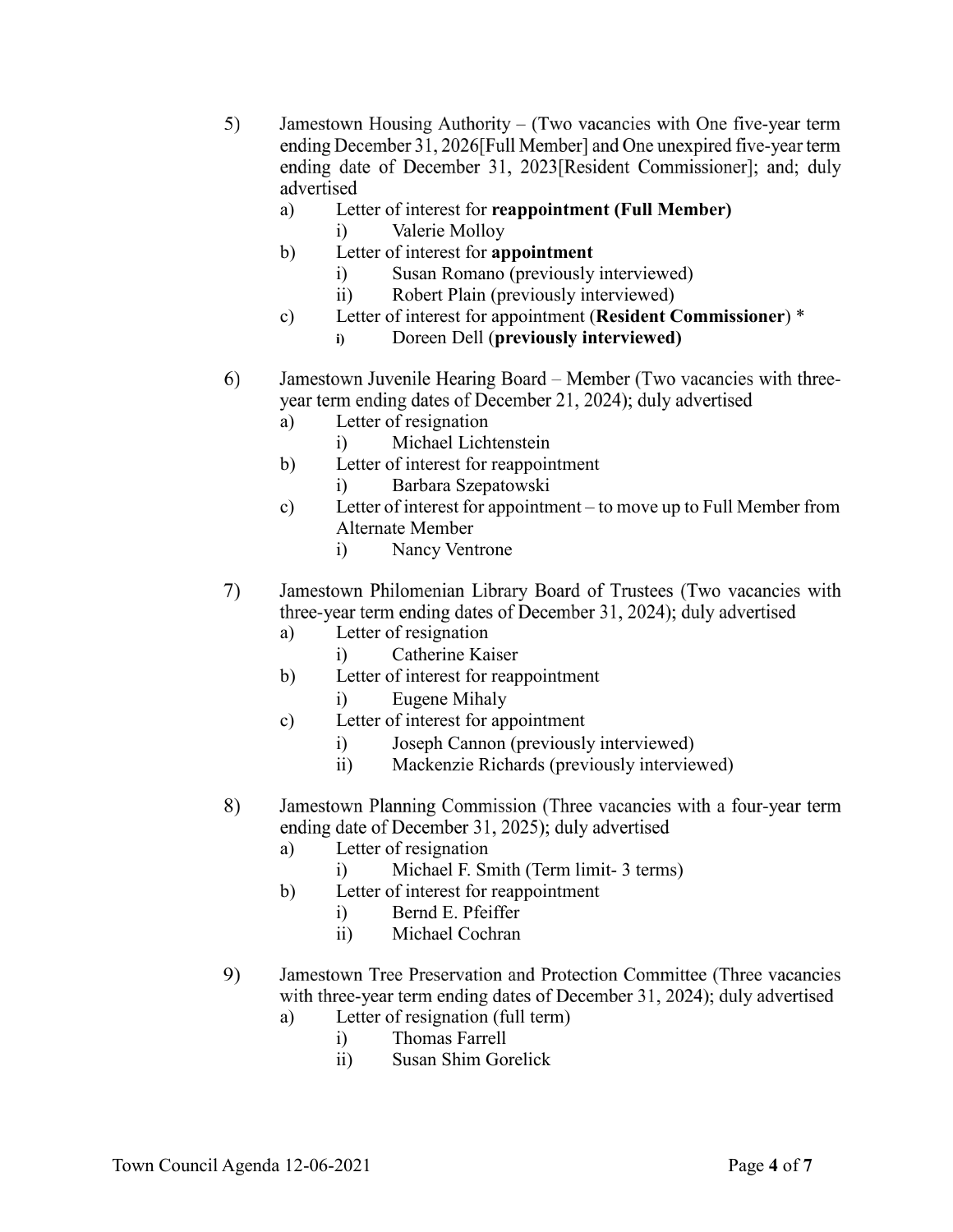- b) Letter of interest for reappointment
	- i) Walter Bopp
- c) Letter of interest for appointment
	- i) John Austin Murphy
	- ii) James Simmons
- Jamestown Zoning Board of Review Member (Two vacancies with a five-10) year term ending date of December 31, 2026); duly advertised
	- a) Letter of interest for reappointment
		- i) Dean J. Wagner
		- ii) Terence Livingston
- 11) Jamestown Zoning Board of Review – Alternate Member (Three vacancies with one-year term ending dates of December 31, 2022); duly advertised
	- a) Letter of interest to remain as Alternate Member
		- i) Judy Bell  $1<sup>st</sup>$  Alternate
	- b) Letter of interest for reappointment
		- i) John Shekarchi
		- i) Alex Finkelman
	- c) Letter of interest for appointment
		- ii) Richard Toselli

### XI. **CONSENT AGENDA**

*An item on the Consent Agenda need not be removed for simple clarification or correction of typographical errors. Approval of the Consent Agenda shall be equivalent to approval of each item as if it had been acted upon separately for review, discussion and/or potential action and/or vote. A Consent Agenda item or items may be removed by the Town Council for review, discussion and/or potential action and or vote.*

- $\bf{A}$ ) Adoption of Town Council Minutes
	- November 15, 2021 (Executive Session) 1)
		- a) Amend minutes to reflect vote taken during Executive Session
	- 2) November 15, 2021 (Regular/Water and Sewer Meeting)
	- 1) November 18, 2021 (Special Session)

#### B) Minutes of Boards/Commissions/Committees

- $1)$ Jamestown Philomenian Library Board of Trustees (January 12, 2021)
- $2)$ Jamestown Philomenian Library Board of Trustees (February 9, 2021)
- $3)$ Jamestown Philomenian Library Board of Trustees (March 9, 2021)
- $4)$ Jamestown Philomenian Library Board of Trustees (April 13, 2021)
- $5)$ Jamestown Philomenian Library Board of Trustees (May 11, 2021)
- 6) Jamestown Philomenian Library Board of Trustees (June 8, 2021)
- $7)$ Jamestown Philomenian Library Board of Trustees (July 13, 2021)
- 8) Jamestown Philomenian Library Board of Trustees (August 10, 2021)
- 9) Jamestown Philomenian Library Board of Trustees (September 14, 2021)
- 10) Jamestown Philomenian Library Board of Trustees (October 12, 2021)
- 11) Jamestown Philomenian Library Board of Trustees (November 16, 2021
- 12) Jamestown Harbor Commission (April 14, 2021)
- $13)$ Jamestown Harbor Commission (June 9, 2021)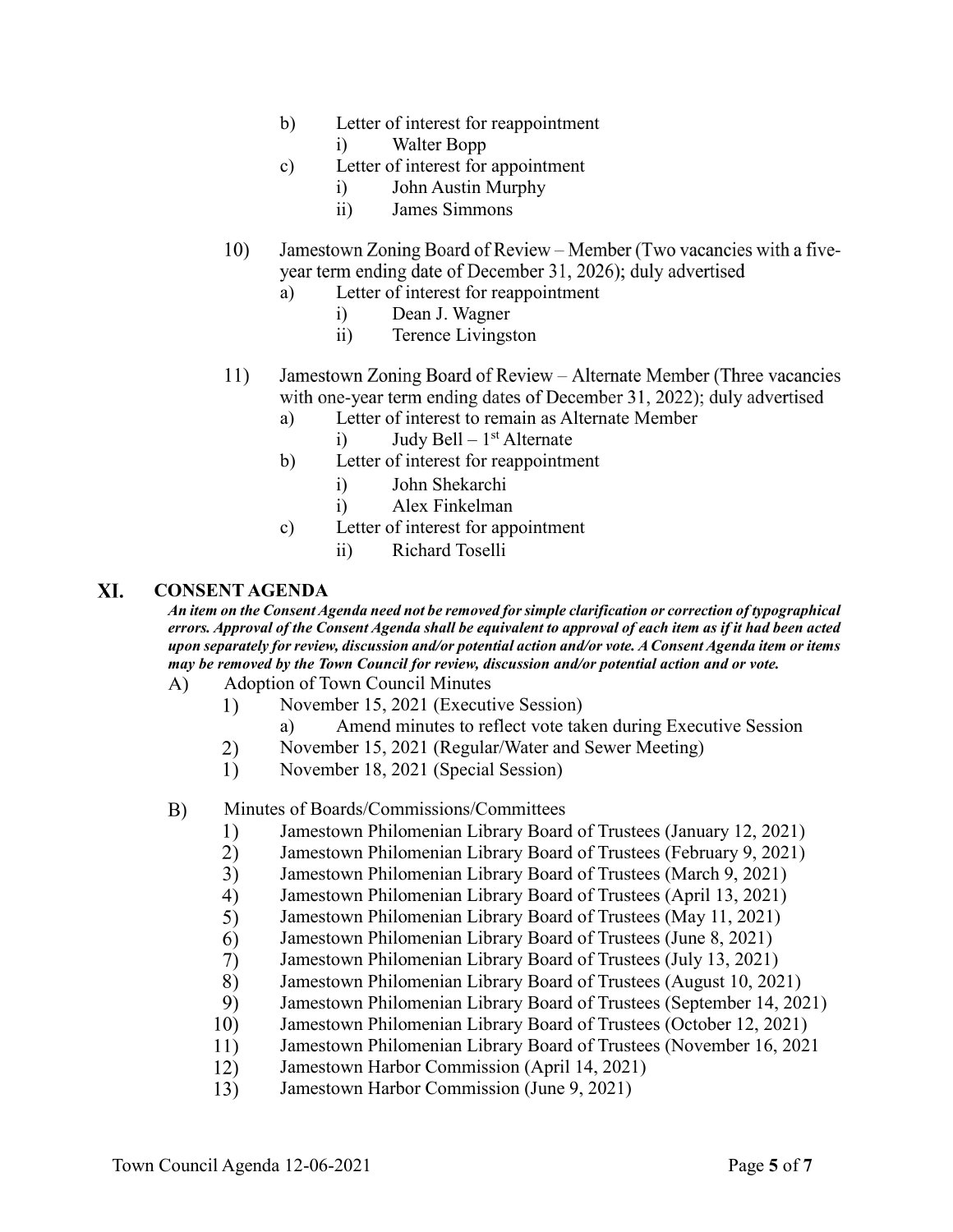- 14) Jamestown Harbor Commission (July 14, 2021)
- 15) Jamestown Housing Authority Board of Commissioners (October 4, 2021)
- Jamestown Housing Authority Board of Commissioners (October 13, 2021) 16)
- $17)$ Jamestown Housing Authority Board of Commissioners (October 20, 2021)
- Jamestown Housing Authority Board of Commissioners (October 21, 2021) 18)
- Jamestown Housing Authority Board of Commissioners (October 29, 2021) 19)
- 20) Jamestown Tree Preservation and Protection Committee (October 20, 2021)
- 21) Jamestown Zoning Board of Review (October 26, 2021)
- $\mathcal{C}$ Tax Assessor's Abatements and Addenda of Taxes

| <b>ABATEMENTS TO 2021 TAX ROLL</b> |                                          |             |
|------------------------------------|------------------------------------------|-------------|
| 19-0763-56                         | <b>UPDATED PROPERTY INFORMATION</b>      | \$513.36    |
| <b>ADDENDA TO 2021 TAX ROLL</b>    |                                          |             |
| 07-0034-20                         | <b>PRO-RATION C/O DATE 06/20/2021</b>    | \$1527.08   |
| 23-0891-20                         | <b>PRO-RATION C/O DATE 08/05/2021</b>    | \$791.37    |
| 04-0955-00                         | PRO-RATION C/O DATE 11/02/2021           | \$665.55    |
| 23-1552-99                         | <b>PRO-RATION C/O DATE 10/18/2021</b>    | \$787.15    |
| 13-1204-00                         | <b>PRO-RATION C/O DATE 07/27/2021</b>    | \$1803.05   |
| 12-0599-75                         | <b>PRO-RATION C/O DATE 11/02/2021</b>    | \$1115.93   |
| 03-1154-11                         | <b>PRO-RATION C/O DATE 07/14/2021</b>    | \$1349.50   |
| 02-0678-00                         | PRO-RATION C/O DATE 09/16/2021           | \$837.01    |
| 14-0035-15                         | PRO-RATION C/O DATE 11/22/2021           | \$318.26    |
| 01-0001-39                         | PRO-RATION C/O DATE 07/26/2021           | \$1732.71   |
| 06-0159-95                         | <b>PRO-RATION C/O DATE 08/30/2021</b>    | \$1244.22   |
| 02-0904-00                         | PRO-RATION C/O DATE 09/09/2021           | \$1253.80   |
|                                    |                                          |             |
|                                    | <b>TOTAL ABATEMENTS TO 2021 TAX ROLL</b> | \$513.36    |
|                                    | TOTAL ADDENDA TO 2021 TAX ROLL           | \$13,425.63 |
|                                    | <b>GRAND TOTAL</b>                       | \$12,912.27 |

D) Letter to Jamestown Housing Authority Executive Director Sullivan and Commission Chair Molloy from President Beye requesting list of nominees for the JHA Resident Commissioner vacancy.

### XII. **COMMUNICATIONS, PETITIONS, AND PROCLAMATIONS AND RESOLUTIONS FROM OTHER RHODE ISLAND CITIES AND TOWNS**

*The Council may acknowledge any of the listed Communications and Proclamations and Resolutions. Should any member wish to have a conversation on any of the matters, the item will be placed on a future agenda for review, discussion and/or potential action and/or vote.* 

- $\bf{A}$ Communications Received:
	- 1) Copy of Letter to: Town Council From: Jessica and Bill Cushman Dated: November 10, 2021 Re: Proposed pickleball courts at Fort Getty
	- Copy of Letter to: Town Council  $2)$ From: Chris Cannon Dated: November 12, 2021 Re: Cell phone service in the northern part of Jamestown